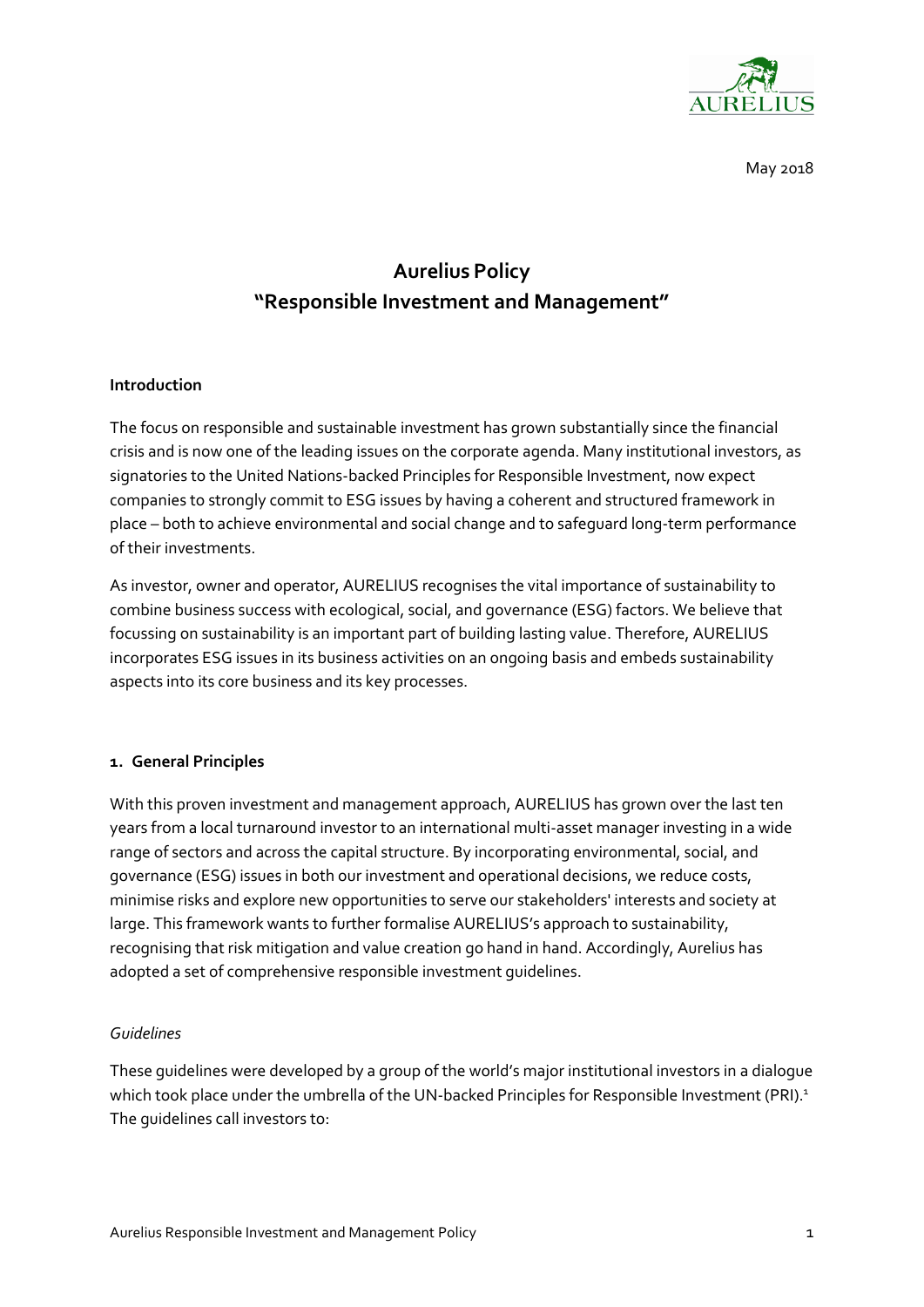

- Consider environmental, public health, safety, and social issues associated with target companies when evaluating whether to invest in a particular company or entity, as well as during the period of ownership;
- Seek to be accessible to, and engage with, relevant stakeholders either directly or through representatives of portfolio companies, as appropriate;
- Seek to grow and improve the companies in which they invest for long-term sustainability and to benefit multiple stakeholders, including on environmental, social and governance issues. To that end, investors work through appropriate governance structures (e.g. board of directors) with portfolio companies with respect to environmental, public health, safety, and social issues, with the goal of improving performance and minimizing adverse impacts in these areas;
- Seek to use governance structures that provide appropriate levels of oversight in the areas of audit, risk management and potential conflicts of interest and to implement compensation and other policies that align the interests of owners and management;
- Remain committed to compliance with applicable national, state, and local labour laws in the countries in which they invest; support the payment of competitive wages and benefits to employees; provide a safe and healthy workplace in conformance with national and local law; and, consistent with applicable law, will respect the rights of employees to decide whether or not to join a union and engage in collective bargaining;
- Maintain strict policies that prohibit bribery and other improper payments to public officials according to EU and US law, similar laws in other countries, and the OECD Anti-Bribery Convention;
- Respect the human rights of those affected by their investment activities and seek to confirm that their investments do not flow to companies that utilize child or forced labour or maintain discriminatory policies;
- Provide timely information to their partners on the matters addressed herein, and work to foster transparency about their activities;
- Encourage their portfolio companies to advance these same principles in a way that is consistent with their fiduciary duties.

AURELIUS is committed to these core tenets, making them guiding principles for each business AURELIUS is involved in – for both daily work and going forward. To specify these guidelines and give further clarification, AURELIUS wants to expand on the following aspects:

## *Environment*

AURELIUS expects all responsible managers to continuously identify environmental risk and opportunity factors in all portfolio companies, processes, products and supply chains, so as to reduce risk and/or create value, with a view to long-term sustainable change. Such risks could concern a range of factors including resource use/depletion, water scarcity, waste production and disposal; emissions to air, land and water; energy use, cost of carbon and climate change; biodiversity and habitat conservation. Conversely, environmental opportunities may include energy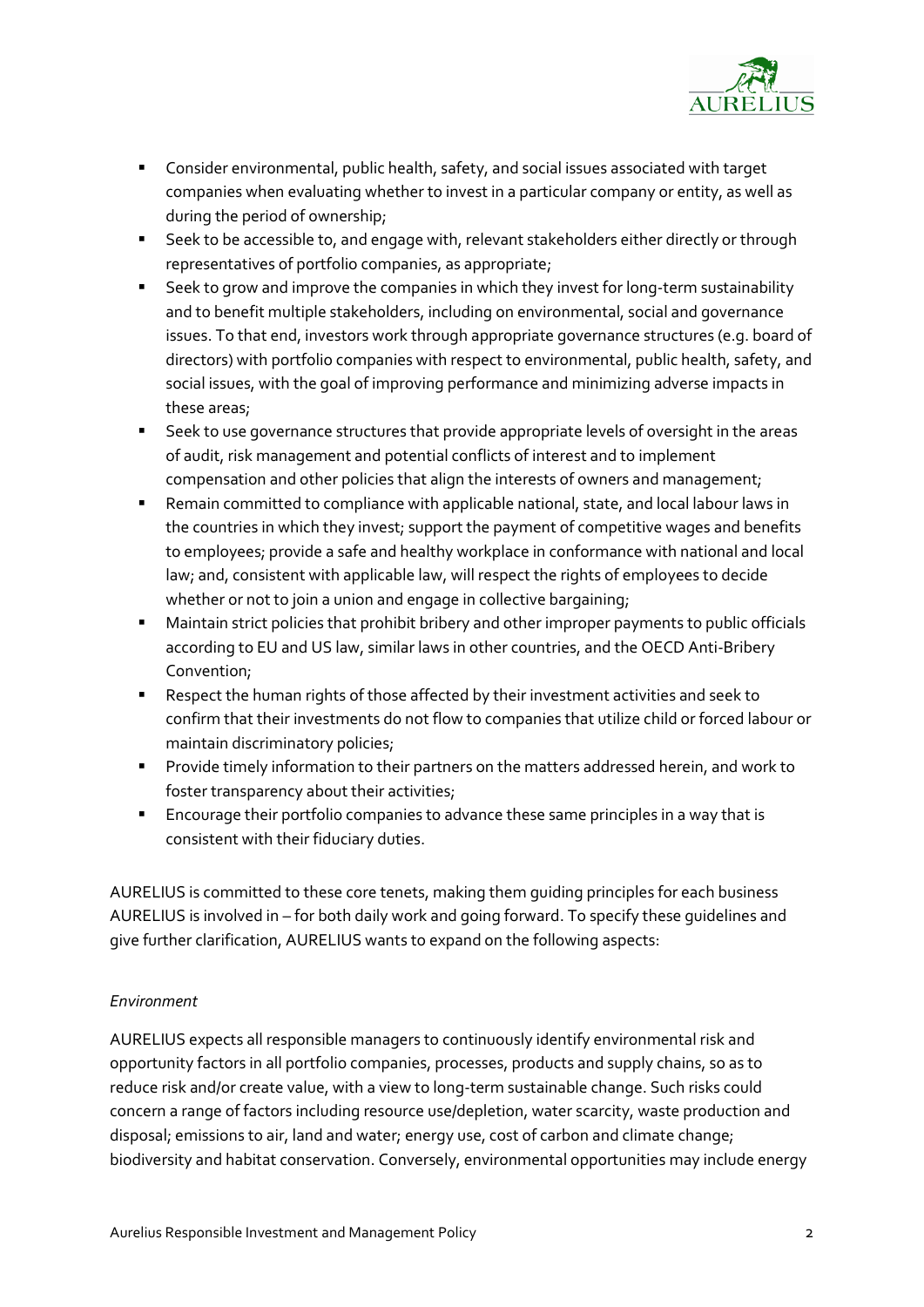

(or other resource) efficiencies, waste reduction or the development of new products with positive environmental attributes.

Since efficiency has always been at the core of its business, AURELIUS has a constant focus on doing more with less to reduce operating and capital expenses while minimising our impact on the environment. AURELIUS strives to reduce energy and water consumption, decrease waste production through better technology and sustainable operating procedures and thus minimise the carbon footprint of our portfolio.

## *Equal Employment Opportunity / Non-Discrimination*

Equal Employment Opportunity has always been, and will continue to be, a fundamental principle of AURELIUS, where employment is based only on personal capabilities and qualifications without discrimination related to race, colour, age, gender, sexual orientation, marital status, military or veteran status, national origin, disability, religion, or any other characteristic protected by law. This commitment against any form of bias, prejudice, harassment or discrimination is related to recruitment, hiring, compensation, benefits, training, promotion, transfer, discipline, termination, and all other terms and conditions of employment.

AURELIUS is committed to a work environment in which all individuals are treated with respect and dignity. Everyone has the right to work in a professional atmosphere that promotes equal opportunities and prohibits discriminatory practices, including harassment. AURELIUS expects all portfolio companies to enact an explicit policy to observe human rights for their own operations as well as for their supply chains.

## *Anti-Corruption / Anti-Money Laundering*

AURELIUS condemns corruption in all its forms and will not tolerate any form of bribery. Wherever AURELIUS operates, effective countermeasures will be implemented and enforced by:

- Establishing a system of internal controls requiring pre-clearance or reporting when business hospitality and other things of value are given to government officials, or received from vendors, potential vendors, and other service providers;
- Necessary vetting of intermediaries and business partners;
- Preventing money laundering, terrorist financing, or any violations of sanctions-related rules and damage;
- **E** Training all relevant employees, especially in explaining the process for escalating and reporting issues like the mentioned; and
- Consequently prosecuting all statutory violations in all jurisdictions AURELIUS operates in.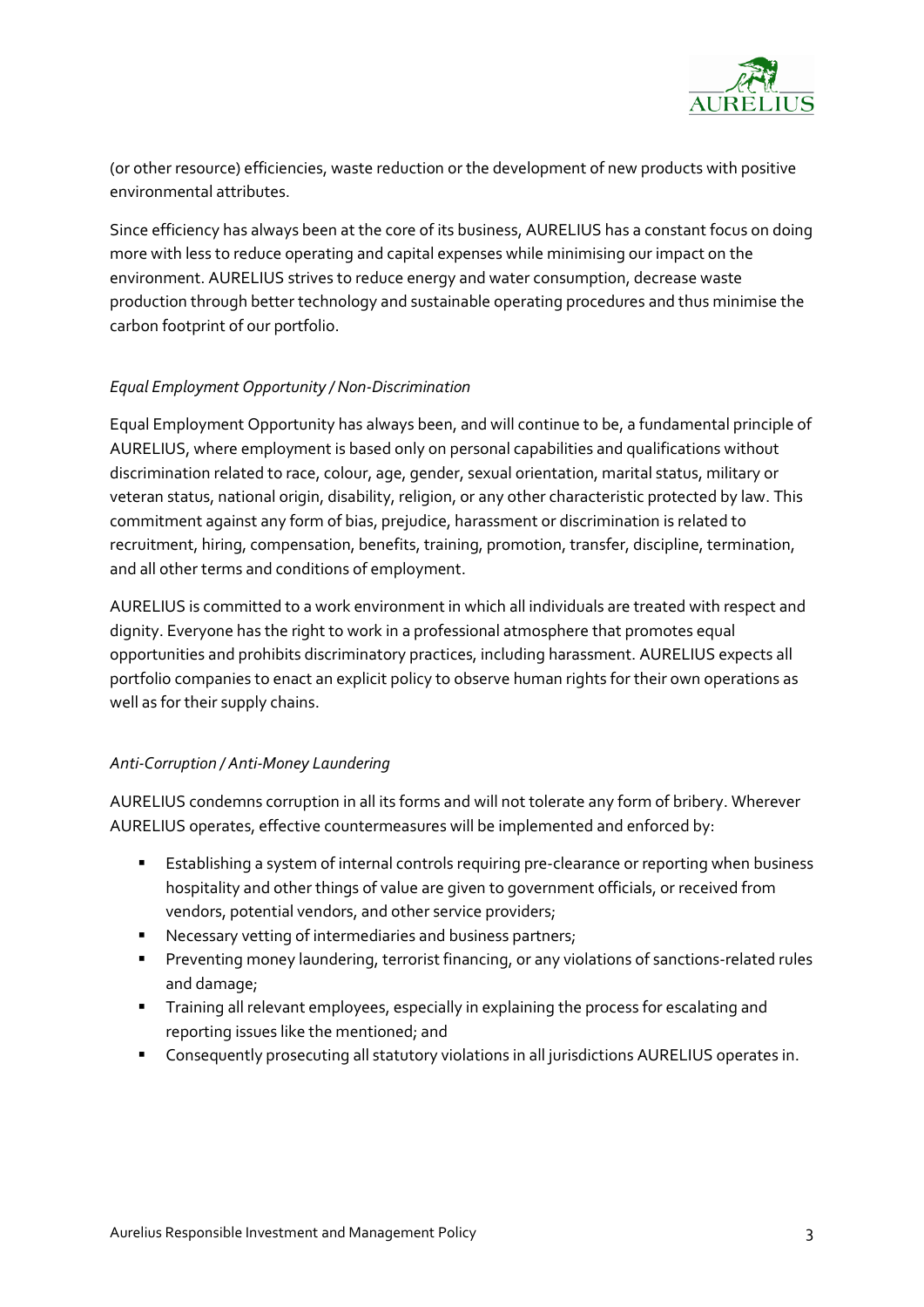

## *Conflicts of Interest / Whistleblowing*

Business dealings creating a conflict between the interests of AURELIUS and an employee are unacceptable. AURELIUS establishes internal procedures that seek to

- Ensure that actual and potential conflicts of interest are identified;
- Reduce the instances when conflicts of interest arise and address conflicts that do arise in a way that protects and deals fairly with the interests of those involved;
- Disclose all possible conflicts as soon as possible so that potential damage can be assessed and prevented from the very beginning.

AURELIUS expects all staff to maintain the highest possible standards and integrity. Any suspected wrongdoing and fraud must be reported. This includes bribery, fraud or other criminal activity, miscarriages of justice, health and safety risks, damage to the environment and any breach of legal norms or professional obligations. AURELIUS aims to encourage openness and will support and protect whistle-blowers who raise genuine concerns under this policy.

## **2. ESG integration in the private equity investment cycle**

Private equity is foremost an ownership model for investments in privately held companies of all sizes and at all stages of development. The nature of the long-term partnerships formed through negotiations and ongoing interactions between the private equity investor and its portfolio companies is fundamental to how the industry operates and sets it apart from other asset classes. Given this hands-on active stewardship of businesses and long-term ownership timeframe, AURELIUS integrates ESG issues into its investment cycle, i.e. throughout the duration of the partnership with the portfolio companies, from selection, due diligence, asset management through to exit.

## *Selection*

AURELIUS refrains from investing in companies involved in activities with negative externalities for human beings and adverse social outputs and is therefore not investing in companies that contravene international standards or conventions – like, for example, human rights violations, child labour, corruption, environmental degradation – or in countries that systematically violate human rights or are under arms embargo of the United Nations or the European Union.

## *Due diligence*

During the due diligence process, AURELIUS integrates ESG into its analysis of potential investments to understand the relevant risks and opportunities. In this pre-investment stage, AURELIUS starts considering ESG right from the initial screening through to the investment, searching especially for "red flag issues", i.e. key concerns from an environmental, social, and governance perspective. When material ESG issues are identified – resulting especially from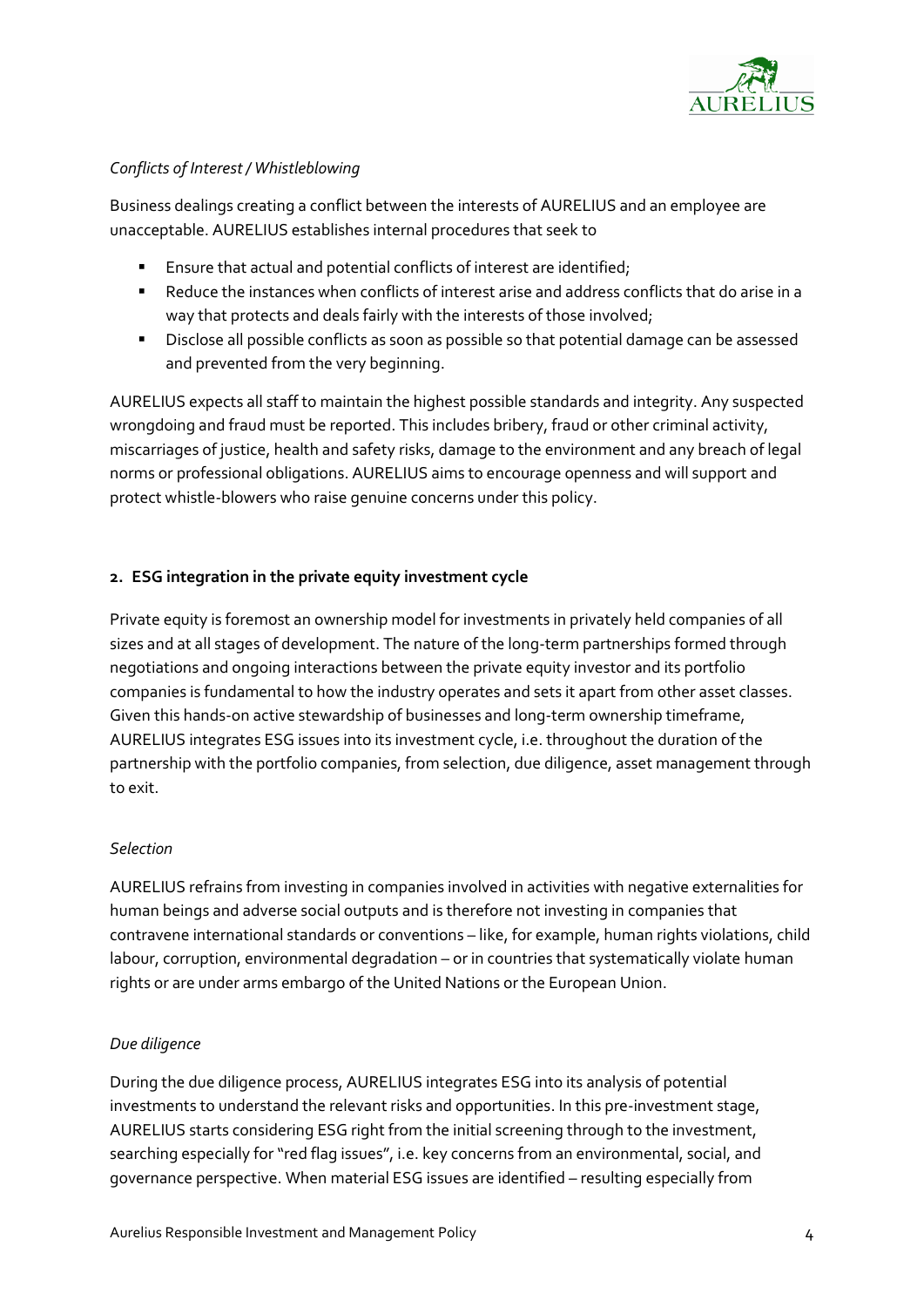

regulatory compliance, liabilities, cost savings, new revenue streams or potential reputational issues –, they must be included in the acquisition discussions to fully assess the ESG risks or opportunities, to cover all relevant points, to understand the levels of risk and to address potential mitigation measures.

## *Asset management during investment ("active stewardship")*

To manage ESG risks and value creation opportunities during the investment stage, AURELIUS fully commits to its responsible investment approach, partnering with the portfolio management teams

- to identify and raise all material ESG issues to the relevant decision-makers;
- to build up own ESG management systems;
- to consequently mitigate all material ESG risks assisting the portfolio companies in the development of corrective action plans;
- to focus on the main opportunities in ESG value creating for the benefit of environment, workforce or society;
- to monitor the ongoing progress on ESG issues, as applicable, by standard or specific nonfinancial data; and
- to share ESG knowledge between the portfolio companies and the investment professionals.

## *Exit*

The presentation of material ESG factors must be a consistent feature of any exit process. Therefore, ESG impacts the formal exit planning and exit management process. Adopting a proactive approach helps to ensure that portfolio companies are better prepared, allows sufficient time to complete any ESG initiatives and facilitates a smooth exit process. AURELIUS is convinced that properly implemented and maintained ESG strategies during the investment and ownership period will have a positive impact upon exit with improved ESG performance contributing to higher exit prices. Information on value creation as well as risk reduction by ESG countermeasures is made available in the exit process.

## **3. Monitoring and implementation**

AURELIUS strives for transparency in its approach of incorporating ESG issues in its investments by reporting regularly on its progress and outcomes. Therefore, it will develop and build up financial and operational data from the portfolio companies to monitor and address all material ESG matters, especially action plans and compliance with all applicable laws and standards, as well as opportunities for improvement.

AURELIUS takes its responsibility as investor and operator seriously. All teams are responsible for monitoring their companies once we have initiated an investment, which includes identifying potential tail-risks to the issuer (by country, sector and company) and assessing the quality of the